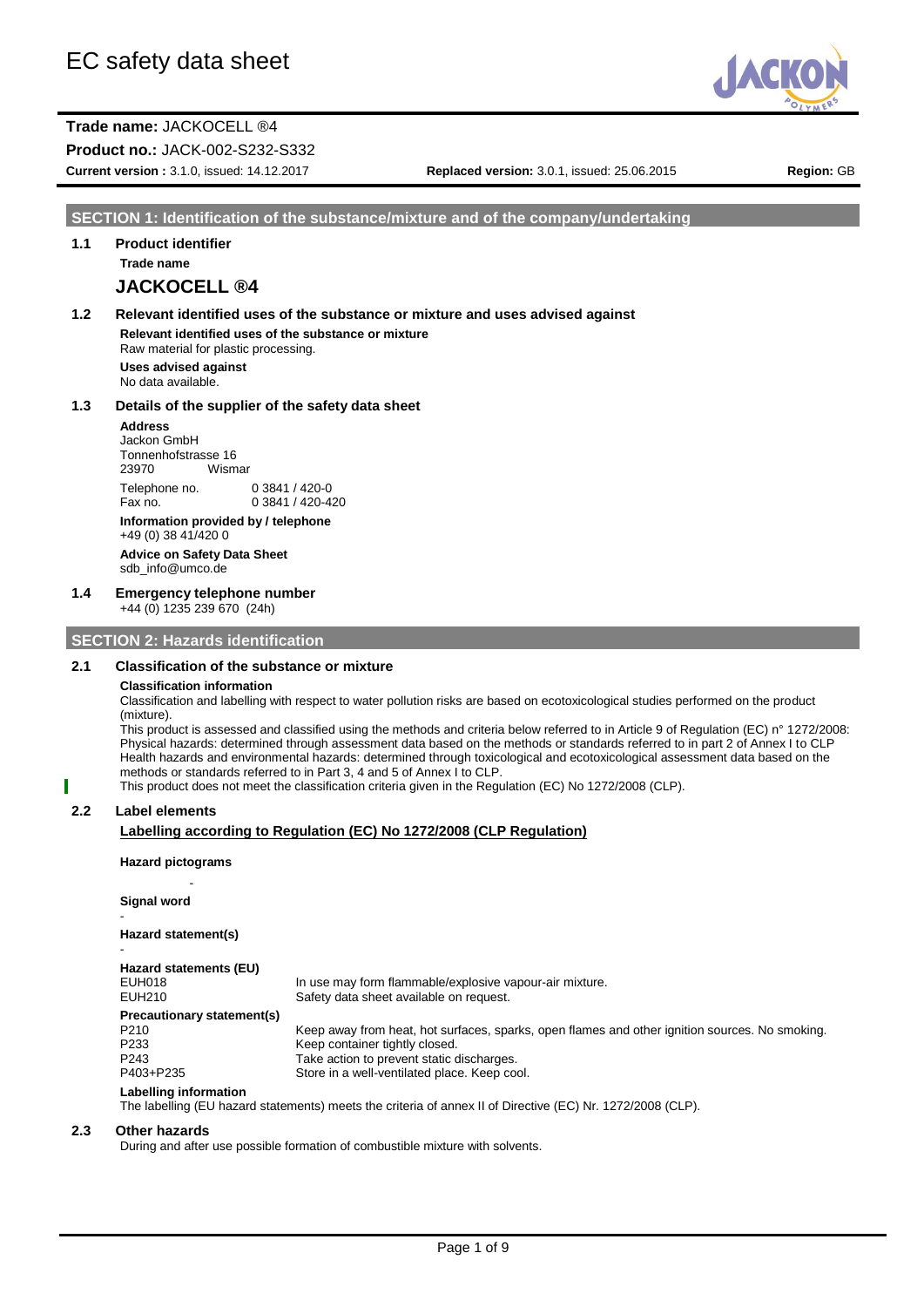

**Product no.:** JACK-002-S232-S332

**Current version :** 3.1.0, issued: 14.12.2017 **Replaced version:** 3.0.1, issued: 25.06.2015 **Region:** GB

# **SECTION 3: Composition/information on ingredients**

#### **3.1 Substances**

Not applicable. The product is not a substance.

#### **3.2 Mixtures**

**Chemical characterization** Expendable polystyrene; EPS

# **Hazardous ingredients**

| No            | <b>Substance name</b>                 |                                     | <b>Additional information</b> |                           |
|---------------|---------------------------------------|-------------------------------------|-------------------------------|---------------------------|
|               | CAS / EC / Index /<br><b>REACH no</b> | Classification (EC) 1272/2008 (CLP) | <b>Concentration</b>          | $\%$                      |
|               | pentane                               |                                     |                               |                           |
|               | 109-66-0                              | Aquatic Chronic 2; H411             | $\leq$                        | $3.70 \, \text{M}$ %-b.w. |
|               | 203-692-4                             | Asp. Tox. 1; H304                   |                               |                           |
|               | 601-006-00-1                          | EUH066                              |                               |                           |
|               |                                       | Flam. Lig. 2; H225                  |                               |                           |
|               |                                       | STOT SE 3: H336                     |                               |                           |
| $\mathcal{P}$ | 2-methylbutane                        |                                     |                               |                           |
|               | 78-78-4                               | Aquatic Chronic 2; H411             | $\leq$                        | $1.10 \frac{9}{6}$ -b.w.  |
|               | 201-142-8                             | Asp. Tox. 1; H304                   |                               |                           |
|               | 601-085-00-2                          | EUH066                              |                               |                           |
|               |                                       | Flam. Lig. 1; H224                  |                               |                           |
|               |                                       | STOT SE 3; H336                     |                               |                           |

Full Text for all H-phrases and EUH-phrases: pls. see section 16

| l No | <b>Note</b>                                                                                                                             | <b>Specific concentration limits</b> | M-factor (acute) | <b>M-factor</b><br>(chronic) |
|------|-----------------------------------------------------------------------------------------------------------------------------------------|--------------------------------------|------------------|------------------------------|
|      |                                                                                                                                         |                                      |                  |                              |
|      | Full text for the notes: pls. see section 16 "Notes relating to the identification, classification and labelling of substances ((EC) No |                                      |                  |                              |

Full text for the notes: pls. see section 16 "Notes relating to the identification, classification and labelling of substances ((EC) No 1272/2008, Annex VI)".

## **SECTION 4: First aid measures**

#### **4.1 Description of first aid measures**

#### **General information**

In case of persisting adverse effects, consult a physician. Remove contaminated clothing and shoes immediately, and launder thoroughly before reusing.

#### **After inhalation**

Remove affected person from the immediate area. Ensure supply of fresh air.

**After skin contact**

Wash off immediately with soap and water.

#### **After eye contact**

Remove contact lenses. Rinse eye thoroughly under running water keeping eyelids wide open and protecting the unaffected eye (at least 10 to 15 minutes).

#### **After ingestion**

Seek medical advice immediately. Rinse mouth thoroughly with water. Never give anything by mouth to an unconscious person. Do not induce vomiting.

**4.2 Most important symptoms and effects, both acute and delayed** No data available.

**4.3 Indication of any immediate medical attention and special treatment needed** No data available.

### **SECTION 5: Firefighting measures**

## **5.1 Extinguishing media**

# **Suitable extinguishing media**

Foam; Carbon dioxide; Extinguishing powder; Water spray jet **Unsuitable extinguishing media** High power water jet

## **5.2 Special hazards arising from the substance or mixture**

In the event of fire, the following can be released: Carbon dioxide (CO2); Carbon monoxide (CO); Styrene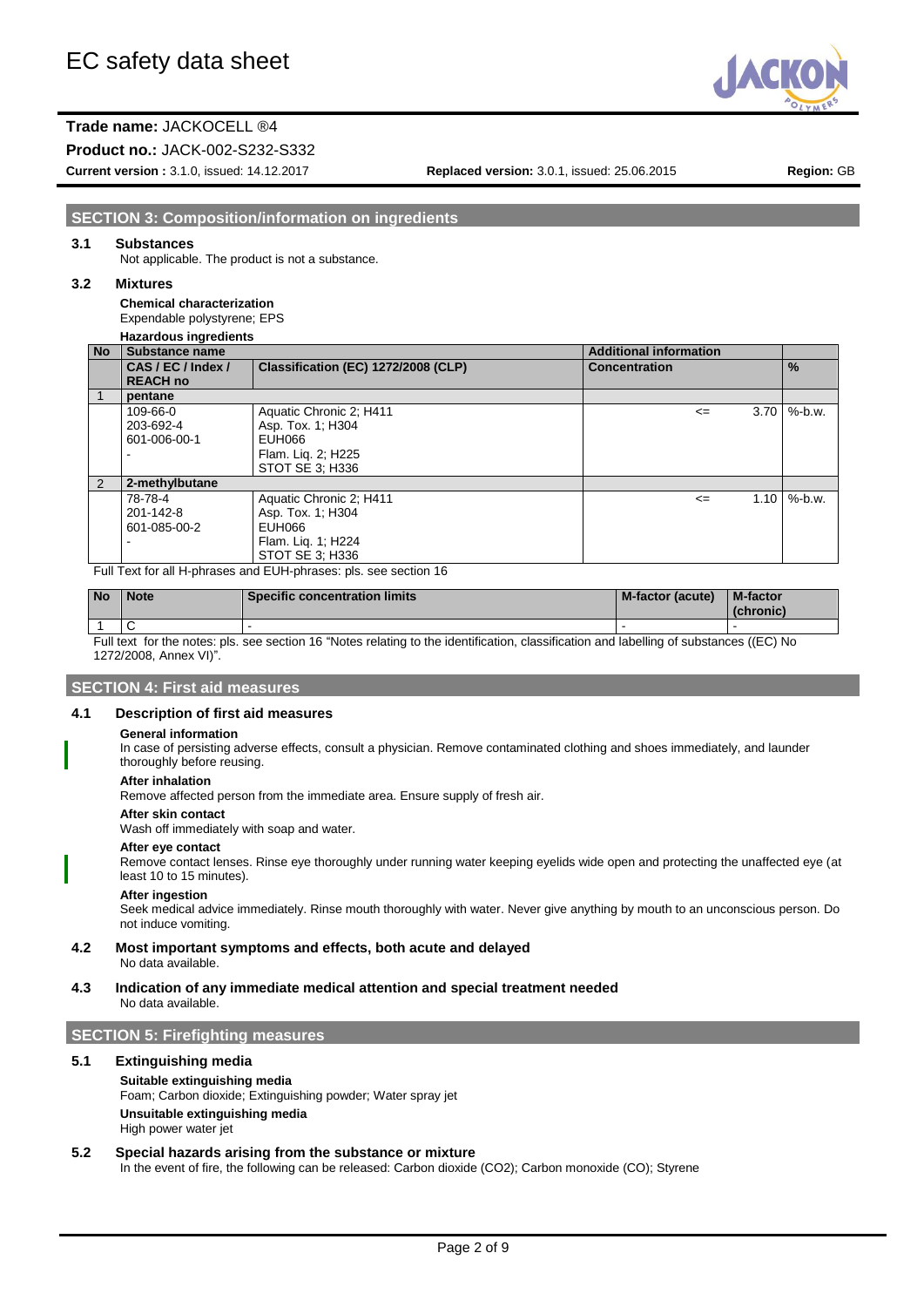

## **Product no.:** JACK-002-S232-S332

**Current version :** 3.1.0, issued: 14.12.2017 **Replaced version:** 3.0.1, issued: 25.06.2015 **Region:** GB

#### **5.3 Advice for firefighters**

Fire-fighting operations, rescue and clearing work under effect of combustion and smoulder gases just may be done with breathing apparatus. Pentane may be released upon heating. Wear protective clothing. Flammable concentrations of propellant may form in closed containers. Product burns on contact with fire or high temperatures.

#### **SECTION 6: Accidental release measures**

#### **6.1 Personal precautions, protective equipment and emergency procedures**

#### **For non-emergency personnel**

Refer to protective measures listed in sections 7 and 8. Ensure adequate ventilation. Avoid dust formation. Keep away sources of ignition. High risk of slipping due to leakage/spillage of product.

#### **For emergency responders**

No data available. Personal protective equipment (PPE) - see Section 8.

#### **6.2 Environmental precautions**

Do not discharge into the drains/surface waters/groundwater.

#### **6.3 Methods and material for containment and cleaning up**

Take up mechanically. When picked up, treat material as prescribed under heading "Disposal considerations".

#### **6.4 Reference to other sections**

No data available.

#### **SECTION 7: Handling and storage**

#### **7.1 Precautions for safe handling**

#### **Advice on safe handling**

No special measures necessary if stored and handled as prescribed. Avoid the formation and deposition of dust. Provide good ventilation at the work area (local exhaust ventilation, if necessary).

#### **General protective and hygiene measures**

Do not eat, drink or smoke during work time. Keep away from foodstuffs and beverages. Wash hands before breaks and after work. Provide eye wash fountain in work area. Do not inhale dust.

#### **Advice on protection against fire and explosion**

Dust can form an explosive mixture with air. Take precautionary measures against static charges. Keep away from sources of heat and ignition. Ignitable mixtures may be formed with air upon diffusion of pentane.

#### **7.2 Conditions for safe storage, including any incompatibilities**

#### **Technical measures and storage conditions**

Keep container tightly closed and dry in a cool, well-ventilated place.

#### **Requirements for storage rooms and vessels**

Store product in closed containers.

#### **Advice on storage assembly**

None known

#### **7.3 Specific end use(s)**

No data available.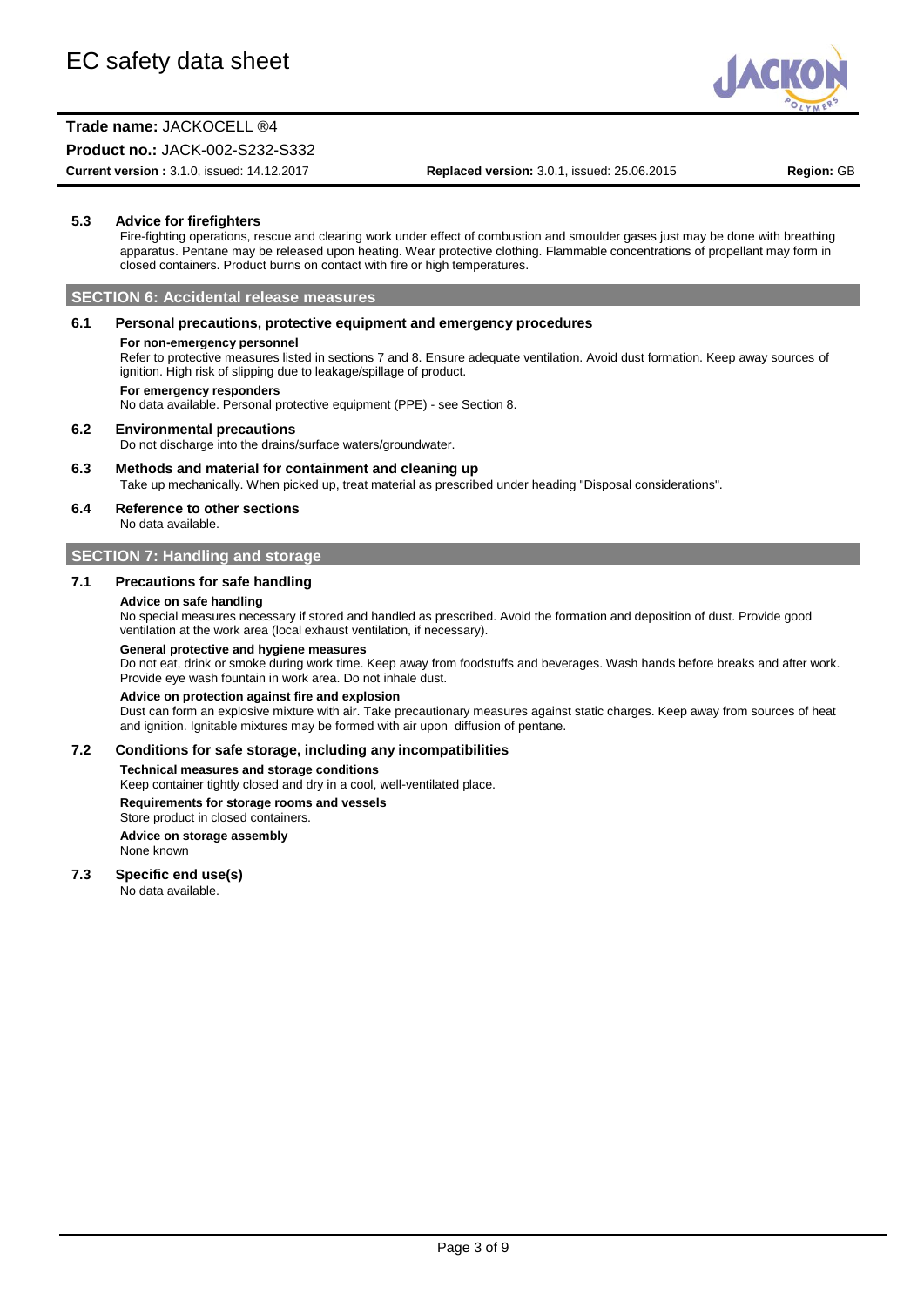

**Product no.:** JACK-002-S232-S332

**Current version :** 3.1.0, issued: 14.12.2017 **Replaced version:** 3.0.1, issued: 25.06.2015 **Region:** GB

# **SECTION 8: Exposure controls/personal protection**

#### **8.1 Control parameters**

#### **Occupational exposure limit values**

| <b>No</b>      | Substance name                                           | CAS no.  |                   | EC no.    |                   |
|----------------|----------------------------------------------------------|----------|-------------------|-----------|-------------------|
| 1              | pentane                                                  | 109-66-0 |                   | 203-692-4 |                   |
|                | List of approved workplace exposure limits (WELs) / EH40 |          |                   |           |                   |
|                | Pentane                                                  |          |                   |           |                   |
|                | <b>TWA</b>                                               | 600      | ppm               | 1800      | mq/m <sup>3</sup> |
|                | 2006/15/EC                                               |          |                   |           |                   |
|                | Pentane                                                  |          |                   |           |                   |
|                | <b>TWA</b>                                               | 3000     | mg/m <sup>3</sup> | 1000      | ppm               |
| $\overline{2}$ | 2-methylbutane                                           | 78-78-4  |                   | 201-142-8 |                   |
|                | List of approved workplace exposure limits (WELs) / EH40 |          |                   |           |                   |
|                | Isopentane                                               |          |                   |           |                   |
|                | <b>TWA</b>                                               | 600      | ppm               | 1800      | mg/m <sup>3</sup> |
|                | 2006/15/EC                                               |          |                   |           |                   |
|                | Isopentane                                               |          |                   |           |                   |
|                | <b>TWA</b>                                               | 3000     | mq/m <sup>3</sup> | 1000      | ppm               |

# **8.2 Exposure controls**

**Appropriate engineering controls**

No data available.

#### **Personal protective equipment**

#### **Respiratory protection**

If workplace exposure limits are exceeded, a respiration protection approved for this particular job must be worn.

**Eye / face protection**

Safety glasses (EN 166)

#### **Hand protection**

In case of intensive contact, wear protective gloves (EN 374). Sufficient protection is given wearing suitable protective gloves checked according to i.e. EN 374, in the event of risk of skin contact with the product . Before use, the protective gloves should be tested in any case for its specific work-station suitability (i.e. mechanical resistance, product compatibility and antistatic properties). Adhere to the manufacturer's instructions and information relating to the use, storage, care and replacement of protective gloves. Protective gloves shall be replaced immediately when physically damaged or worn. Design operations thus to avoid permanent use of protective gloves.

**Other**

Normal chemical work clothing.

**Environmental exposure controls**

No data available.

#### **SECTION 9: Physical and chemical properties**

#### **9.1 Information on basic physical and chemical properties**

| <b>Form/Colour</b>                      |       |    |             |
|-----------------------------------------|-------|----|-------------|
| Solid substance; beads                  |       |    |             |
| white                                   |       |    |             |
| Odour                                   |       |    |             |
| mild                                    |       |    |             |
| <b>Odour threshold</b>                  |       |    |             |
|                                         |       |    |             |
| No data available                       |       |    |             |
| pH value                                |       |    |             |
| No data available                       |       |    |             |
| Boiling point / boiling range           |       |    |             |
| No data available                       |       |    |             |
| Melting point / melting range           |       |    |             |
| No data available                       |       |    |             |
| Softening point / softening temperature |       |    |             |
| Value                                   | appr. | 70 | $^{\circ}C$ |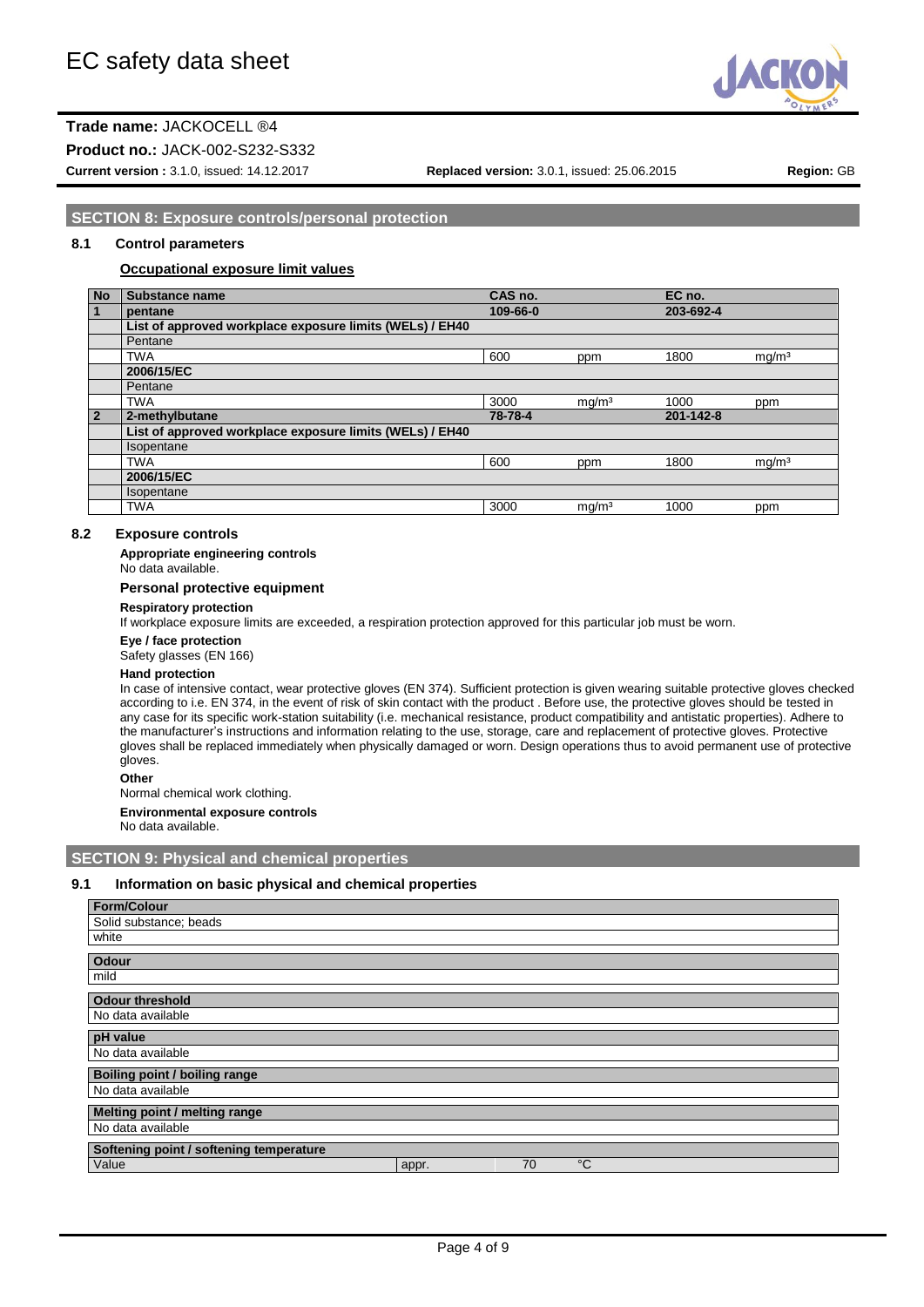

## **Product no.:** JACK-002-S232-S332

**Current version :** 3.1.0, issued: 14.12.2017 **Replaced version:** 3.0.1, issued: 25.06.2015 **Region:** GB

| Decomposition point / decomposition range<br>Value | appr.      | 220                    | $\overline{C}$    |
|----------------------------------------------------|------------|------------------------|-------------------|
|                                                    |            |                        |                   |
| <b>Flash point</b><br>Value                        |            |                        | $^{\circ}C$       |
| Reference substance                                | pentane    | $-56$                  |                   |
|                                                    |            |                        |                   |
| <b>Auto-ignition temperature</b>                   |            |                        |                   |
| No data available                                  |            |                        |                   |
| <b>Oxidising properties</b>                        |            |                        |                   |
| No data available                                  |            |                        |                   |
| <b>Explosive properties</b>                        |            |                        |                   |
| No data available                                  |            |                        |                   |
| <b>Flammability (solid, gas)</b>                   |            |                        |                   |
| No data available                                  |            |                        |                   |
| Lower flammability or explosive limits             |            |                        |                   |
| Value                                              |            | 1.3                    | % vol             |
| Reference substance                                | pentane    |                        |                   |
| <b>Upper flammability or explosive limits</b>      |            |                        |                   |
| Value                                              |            | 7.8                    | % vol             |
| Reference substance                                | pentane    |                        |                   |
| <b>Vapour pressure</b>                             |            |                        |                   |
| Value                                              |            | 761                    | mbar              |
| Reference temperature<br>Reference substance       |            | 20                     | $^{\circ}C$       |
|                                                    | pentane    |                        |                   |
| Vapour density                                     |            |                        |                   |
| Value<br>Reference temperature                     |            | 2.5<br>20              | $^{\circ}C$       |
| Reference substance                                | pentane    |                        |                   |
|                                                    |            |                        |                   |
| <b>Evaporation rate</b><br>No data available       |            |                        |                   |
|                                                    |            |                        |                   |
| <b>Relative density</b><br>No data available       |            |                        |                   |
|                                                    |            |                        |                   |
| <b>Density</b>                                     |            |                        |                   |
| Value                                              | 1.03       | 1.05<br>$\blacksquare$ | g/ml              |
| <b>Bulk density</b>                                |            |                        |                   |
| Value                                              |            | 600                    | kg/m <sup>3</sup> |
| Solubility in water                                |            |                        |                   |
| Remarks                                            | insoluble  |                        |                   |
| Remarks                                            | immiscible |                        |                   |
| <b>Solubility(ies)</b>                             |            |                        |                   |
| No data available                                  |            |                        |                   |
| Soluble in                                         |            |                        |                   |
| Aromatic hydrocarbons; Ketones; organic solvents   |            |                        |                   |
| Partition coefficient: n-octanol/water             |            |                        |                   |
| No data available                                  |            |                        |                   |
|                                                    |            |                        |                   |
| <b>Viscosity</b><br>No data available              |            |                        |                   |
|                                                    |            |                        |                   |
| 9.2<br><b>Other information</b>                    |            |                        |                   |
| <b>Other information</b>                           |            |                        |                   |

No data available.

# **SECTION 10: Stability and reactivity**

#### **10.1 Reactivity**

Dangerous reactions are not expected if the product is handled according to its intended use.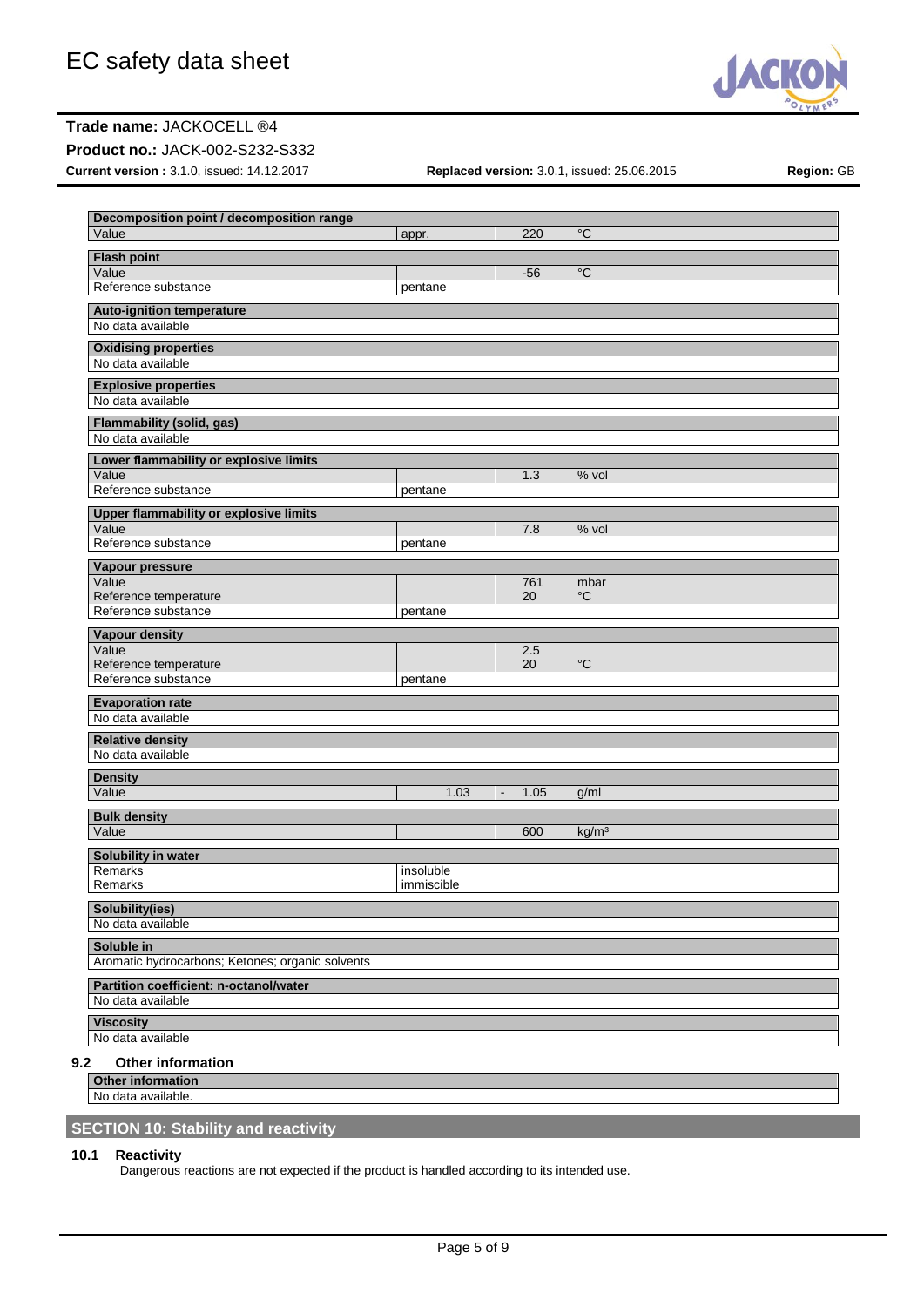

#### **Product no.:** JACK-002-S232-S332

**Current version :** 3.1.0, issued: 14.12.2017 **Replaced version:** 3.0.1, issued: 25.06.2015 **Region:** GB

#### **10.2 Chemical stability** Stable if stored and handled properly.

- **10.3 Possibility of hazardous reactions** Risk of formation of explosive gas mixtures in air.
- **10.4 Conditions to avoid** Keep away sources of ignition. Protect from heat and direct sunlight. Static discharges.
- **10.5 Incompatible materials** strong oxidizing agents
- **10.6 Hazardous decomposition products** Carbon dioxide; Carbon monoxide; Flammable gases/vapours

# **SECTION 11: Toxicological information**

## **11.1 Information on toxicological effects**

| <b>Acute oral toxicity</b>                                                   |
|------------------------------------------------------------------------------|
| No data available                                                            |
| <b>Acute dermal toxicity</b>                                                 |
| No data available                                                            |
| <b>Acute inhalational toxicity</b>                                           |
| No data available                                                            |
| <b>Skin corrosion/irritation</b>                                             |
| No data available                                                            |
| Serious eye damage/irritation                                                |
| No data available                                                            |
| Respiratory or skin sensitisation                                            |
| No data available                                                            |
| Germ cell mutagenicity                                                       |
| No data available                                                            |
| <b>Reproduction toxicity</b>                                                 |
| No data available                                                            |
| <b>Carcinogenicity</b>                                                       |
| No data available                                                            |
| <b>STOT - single exposure</b>                                                |
| No data available                                                            |
| <b>STOT - repeated exposure</b>                                              |
| No data available                                                            |
| <b>Aspiration hazard</b>                                                     |
| No data available                                                            |
| Symptoms related to the physical, chemical and toxicological characteristics |
| Eye contact may cause mechanical irritation through dust particles.          |

**Delayed and immediate effects as well as chronic effects from short and long-term exposure** Inhalation of dusts may irritate the respiratory tract. Repeated and prolonged skin contact may cause removal of natural fat from the skin and irritation of the skin.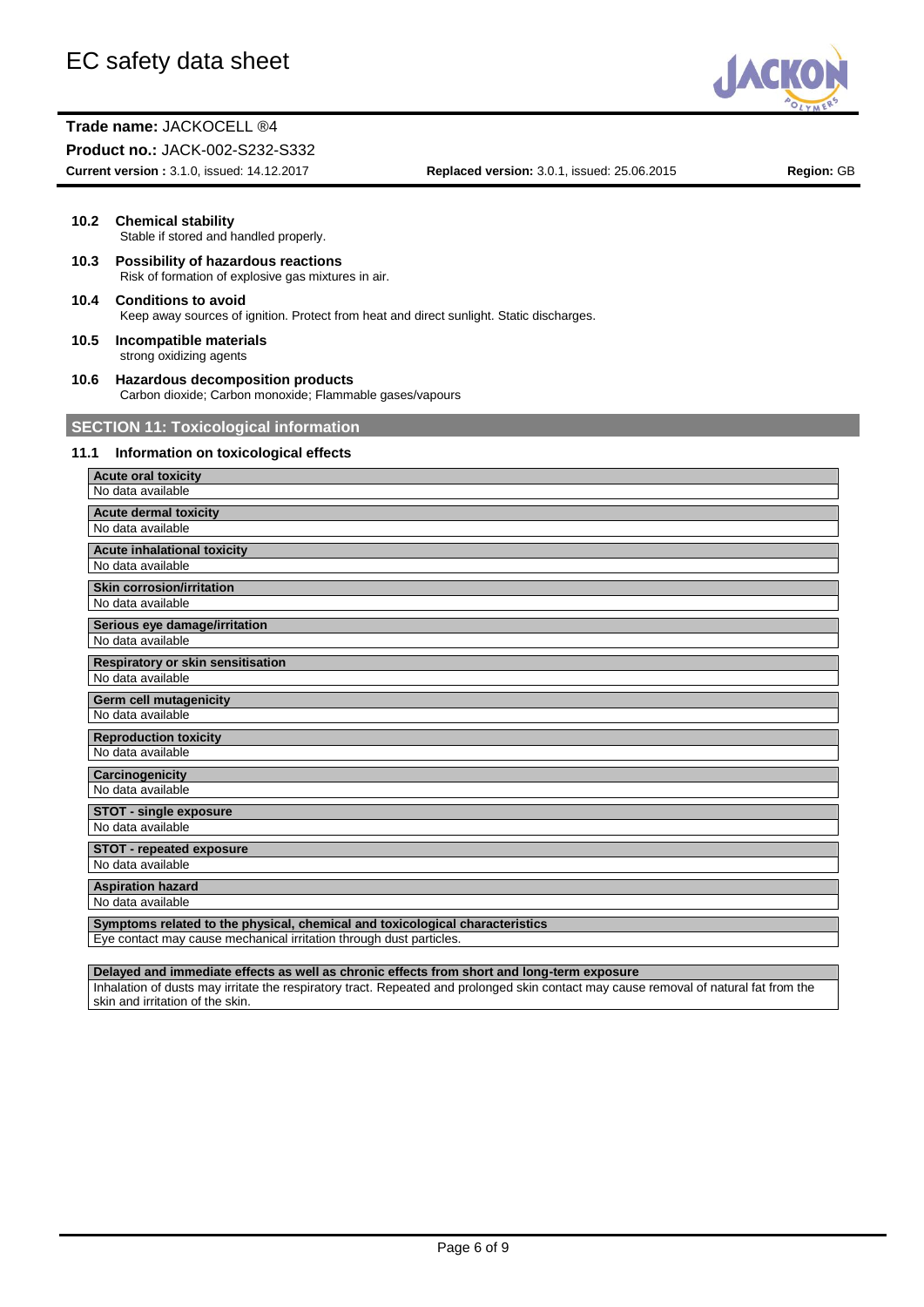

**Product no.:** JACK-002-S232-S332

**Current version :** 3.1.0, issued: 14.12.2017 **Replaced version:** 3.0.1, issued: 25.06.2015 **Region:** GB

# **SECTION 12: Ecological information**

| 12.1<br><b>Toxicity</b>                      |
|----------------------------------------------|
| <b>Toxicity to fish (acute)</b>              |
| No data available                            |
| <b>Toxicity to fish (chronic)</b>            |
| No data available                            |
| <b>Toxicity to Daphnia (acute)</b>           |
| No data available                            |
| <b>Toxicity to Daphnia (chronic)</b>         |
| No data available                            |
| Toxicity to algae (acute)                    |
| No data available                            |
| Toxicity to algae (chronic)                  |
| No data available                            |
| <b>Bacteria toxicity</b>                     |
| No data available                            |
| <b>Persistence and degradability</b><br>12.2 |
| <b>Biodegradability</b>                      |
| <b>Product Name</b><br><b>No</b>             |

# **1 JACKOCELL ®4**

Evaluation Slightly biodegradable

# **12.3 Bioaccumulative potential**

| <b>Bioconcentration factor (BCF)</b> |                       |                                  |  |
|--------------------------------------|-----------------------|----------------------------------|--|
| <b>No</b>                            | <b>Product Name</b>   |                                  |  |
|                                      | <b>I JACKOCELL ®4</b> |                                  |  |
| Remarks                              |                       | Not potentially bioaccumulative. |  |

#### **12.4 Mobility in soil**

No data available.

**12.5 Results of PBT and vPvB assessment** No data available.

#### **12.6 Other adverse effects** No data available.

# **12.7 Other information**

# **Other information**

Do not discharge product unmonitored into the environment.

### **SECTION 13: Disposal considerations**

#### **13.1 Waste treatment methods**

#### **Product**

Allocation of a waste code number, according to the European Waste Catalogue, should be carried out in agreement with the regional waste disposal company.

#### **Packaging**

Residuals must be removed from packaging and when emptied completely disposed of in accordance with the regulations for waste removal. Incompletely emptied packaging must be disposed of in the form of disposal specified by the regional disposer.

# **SECTION 14: Transport information**

#### **14.1 Transport ADR/RID/ADN**

| Class                     | 9                           |
|---------------------------|-----------------------------|
| Classification code       | M <sub>3</sub>              |
| Packing group             | Ш                           |
| Hazard identification no. | 90                          |
| UN number                 | <b>UN2211</b>               |
| Proper shipping name      | POLYMERIC BEADS, EXPANDABLE |
| Tunnel restriction code   | D/F                         |
| Label                     | keine                       |
|                           |                             |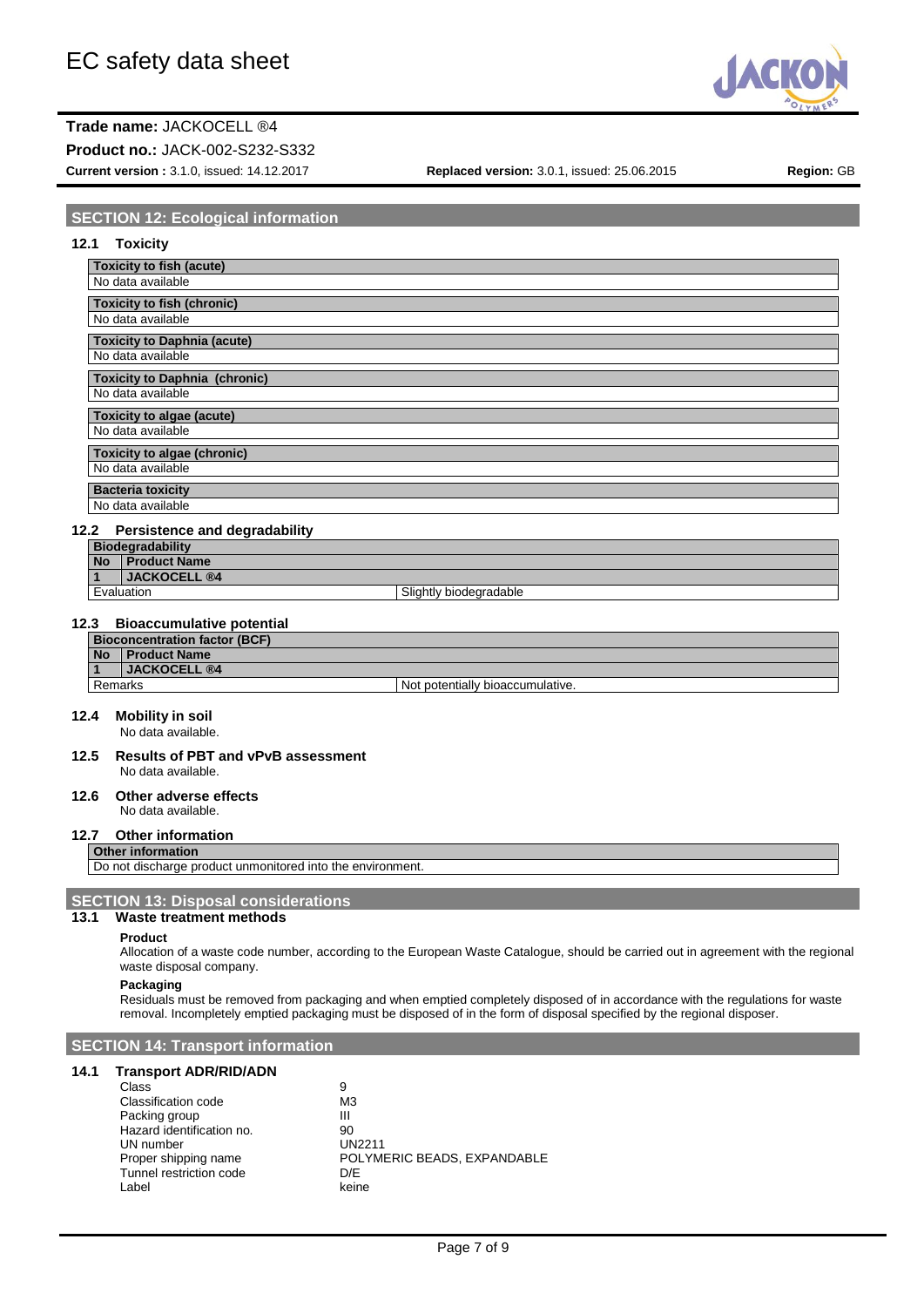**Product no.:** JACK-002-S232-S332

**Current version :** 3.1.0, issued: 14.12.2017 **Replaced version:** 3.0.1, issued: 25.06.2015 **Region:** GB

JAC

| 14.2                                                                                                                            | <b>Transport IMDG</b><br>Class<br>Packing group<br>UN number<br>Proper shipping name<br>EmS<br>Label                                                                                                                                                                                                                                                  | 9<br>Ш<br><b>UN2211</b><br>POLYMERIC BEADS, EXPANDABLE<br>$F-A+S-I$<br>9         |  |
|---------------------------------------------------------------------------------------------------------------------------------|-------------------------------------------------------------------------------------------------------------------------------------------------------------------------------------------------------------------------------------------------------------------------------------------------------------------------------------------------------|----------------------------------------------------------------------------------|--|
| 14.3                                                                                                                            | <b>Transport ICAO-TI / IATA</b><br>Class<br>Packing group<br>UN number<br>Proper shipping name<br>Label                                                                                                                                                                                                                                               | 9<br>Ш<br><b>UN2211</b><br>Polymeric beads, expandable<br>9                      |  |
| 14.4                                                                                                                            | <b>Other information</b><br>No data available.                                                                                                                                                                                                                                                                                                        |                                                                                  |  |
| 14.5                                                                                                                            | <b>Environmental hazards</b><br>Information on environmental hazards, if relevant, please see 14.1 - 14.3.                                                                                                                                                                                                                                            |                                                                                  |  |
| 14.6                                                                                                                            | Special precautions for user<br>No data available.                                                                                                                                                                                                                                                                                                    |                                                                                  |  |
| 14.7                                                                                                                            | Not relevant                                                                                                                                                                                                                                                                                                                                          | Transport in bulk according to Annex II of Marpol and the IBC Code               |  |
|                                                                                                                                 | <b>SECTION 15: Regulatory information</b>                                                                                                                                                                                                                                                                                                             |                                                                                  |  |
| Safety, health and environmental regulations/legislation specific for the substance or mixture<br>15.1<br><b>EU</b> regulations |                                                                                                                                                                                                                                                                                                                                                       |                                                                                  |  |
|                                                                                                                                 | Regulation (EC) No 1907/2006 (REACH) Annex XIV (List of substances subject to authorisation)<br>According to the data available and/or specifications supplied by upstream suppliers, this product does not contain any substances<br>considered as substances requiring authorisation as listed on Annex XIV of the REACH regulation (EC) 1907/2006. |                                                                                  |  |
|                                                                                                                                 |                                                                                                                                                                                                                                                                                                                                                       | REACH candidate list of substances of very high concern (SVHC) for authorisation |  |
|                                                                                                                                 | According to available data and the information provided by preliminary suppliers, the product does not contain substances that are<br>considered substances meeting the criteria for inclusion in annex XIV (List of Substances Subject to Authorisation) as laid down in<br>Article 57 and article 59 of REACH (EC) 1907/2006.                      |                                                                                  |  |
|                                                                                                                                 | Regulation (EC) No 1907/2006 (REACH) Annex XVII: RESTRICTIONS ON THE MANUFACTURE, PLACING ON THE MARKET<br>AND USE OF CERTAIN DANGEROUS SUBSTANCES, PREPARATIONS AND ARTICLES                                                                                                                                                                         |                                                                                  |  |
|                                                                                                                                 | According to the data available and/or specifications supplied by upstream suppliers, this product does not contain any substances<br>requiring authorisation as listed on Annex XIV of the REACH regulation (EC) 1907/2006.                                                                                                                          |                                                                                  |  |
|                                                                                                                                 | Directive 2012/18/EU on the control of major-accident hazards involving dangerous substances<br>This product is not subject to Part 1 or 2 of Annex I.                                                                                                                                                                                                |                                                                                  |  |
| 15.2                                                                                                                            | <b>Chemical safety assessment</b><br>No data available.                                                                                                                                                                                                                                                                                               |                                                                                  |  |

# **SECTION 16: Other information**

**Sources of key data used to compile the data sheet:**

Regulation (EC) No 1907/2006 (REACH), 1272/2008 (CLP) as amended in each case.

EC Directives 2000/39/EC, 2006/15/EC, 2009/161/EU

National Threshold Limit Values of the corresponding countries as amended in each case.

Transport regulations according to ADR, RID, IMDG, IATA as amended in each case.

The data sources used to determine physical, toxic and ecotoxic data, are indicated directly in the corresponding chapter.

#### **Full text of the H- and EUH- phrases drawn up in sections 2 and 3 (provided not already drawn up in these sections)** cracking.

| EUH066           | Repeated exposure may cause skin dryness or      |
|------------------|--------------------------------------------------|
| H <sub>224</sub> | Extremely flammable liquid and vapour.           |
| H <sub>225</sub> | Highly flammable liquid and vapour.              |
| H <sub>304</sub> | May be fatal if swallowed and enters airways.    |
| H336             | May cause drowsiness or dizziness.               |
| H411             | Toxic to aquatic life with long lasting effects. |